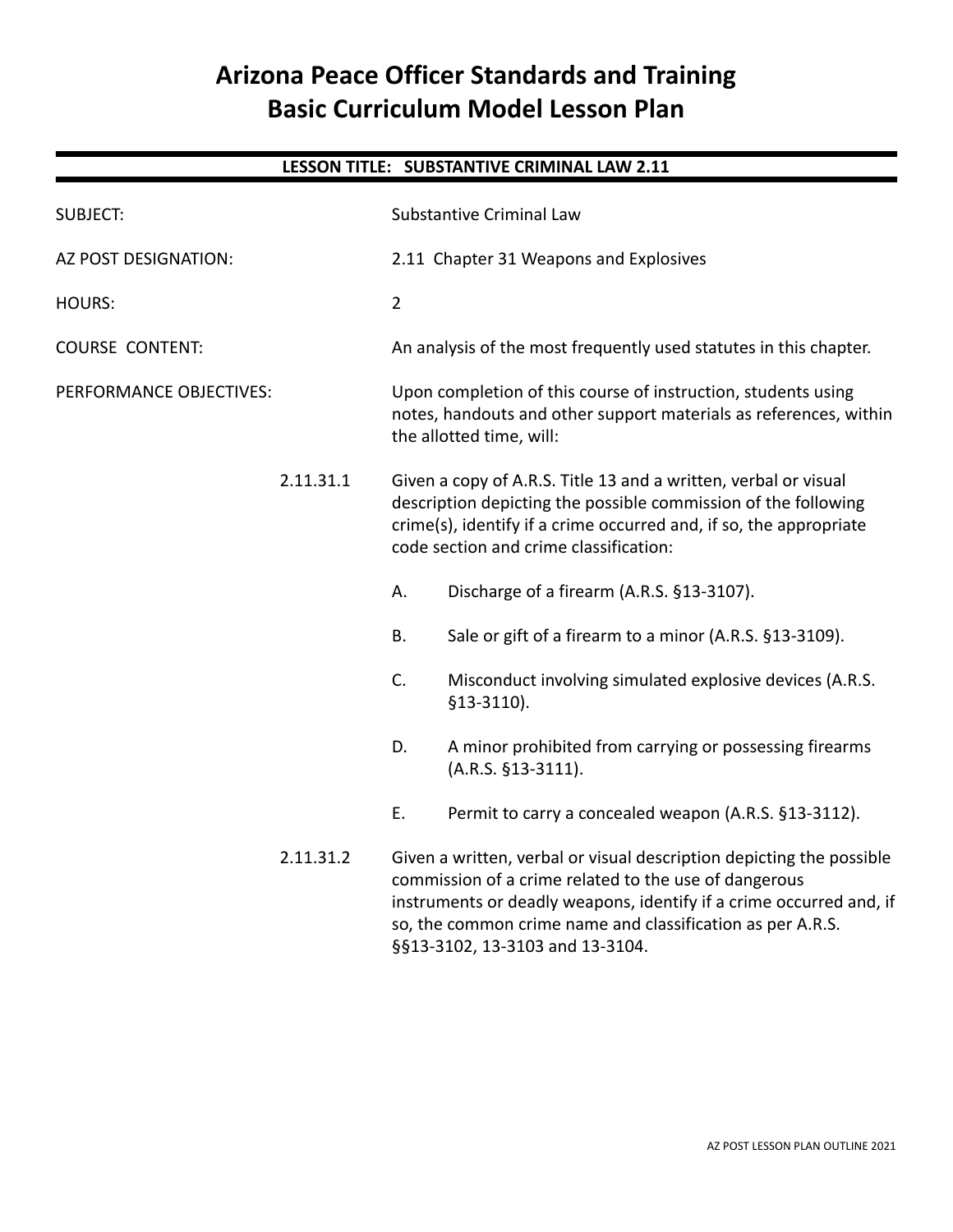## **LESSON TITLE: SUBSTANTIVE CRIMINAL LAW CHAPTER 31 WEAPONS AND EXPLOSIVES PAGE: 2**

| DATE FIRST PREPARED:          | November 2000                                            |                     |
|-------------------------------|----------------------------------------------------------|---------------------|
| PREPARED BY:                  | <b>SME Committee</b>                                     |                     |
| <b>REVIEWED - REVISED:</b>    | <b>SME Committee</b>                                     | DATE: May 2002      |
| REVIEWED - REVISED:           | Sgt. George Sloane 13817, T. P.D.                        | DATE: August 2002   |
| REVIEWED - REVISED:           | AZ POST (Word)                                           | DATE: June 2003     |
| REVIEWED - REVISED:           | Sgt. George Sloane 13817, T. P.D.                        | DATE: January 2004  |
| REVIEWED - REVISED:           | <b>SME Committee</b>                                     | DATE: May 2006      |
| REVIEWED - REVISED:           | <b>SME Committee</b>                                     | DATE: February 2009 |
| REVIEWED – <b>REVISED</b> :   | <b>SME Committee</b>                                     | DATE: June 2010     |
| REVIEWED - REVISED:           | <b>SME Committee</b>                                     | DATE: October 2012  |
| REVIEWED - REVISED:           | <b>SME Committee</b>                                     | DATE: August 2019   |
| REVIEWED - REVISED:           | <b>SME Committee</b>                                     | DATE: April 2021    |
| REVIEWED - REVISED:           | AZPOST (DocX)                                            | DATE: January 2022  |
| AZ POST – APPROVAL:           | <b>Steve Enteman</b>                                     | DATE: August 2019   |
| AZ POST – APPROVAL:           | Mandy Faust                                              | DATE: April 2021    |
| AZ POST – APPROVAL:           | Lori Wait                                                | DATE: January 2022  |
| <b>INSTRUCTOR REFERENCES:</b> | A.R.S. Title 13                                          |                     |
| <b>CLASS LEVEL:</b>           | Student                                                  |                     |
| TRAINING AIDS:                | http://www.azleg.gov/ArizonaRevisedStatutes.asp          |                     |
| INSTRUCTIONAL STRATEGY:       | Interactive lecture.                                     |                     |
| <b>SUCCESS CRITERIA:</b>      | 70% or higher on a written, multiple-choice examination. |                     |
| COMPUTER FILE NAME:           | 2-11 Ch 31 Weapons and Explosives                        |                     |
| DATE RELEASED TO SHARE FILE:  | May 27, 2022                                             |                     |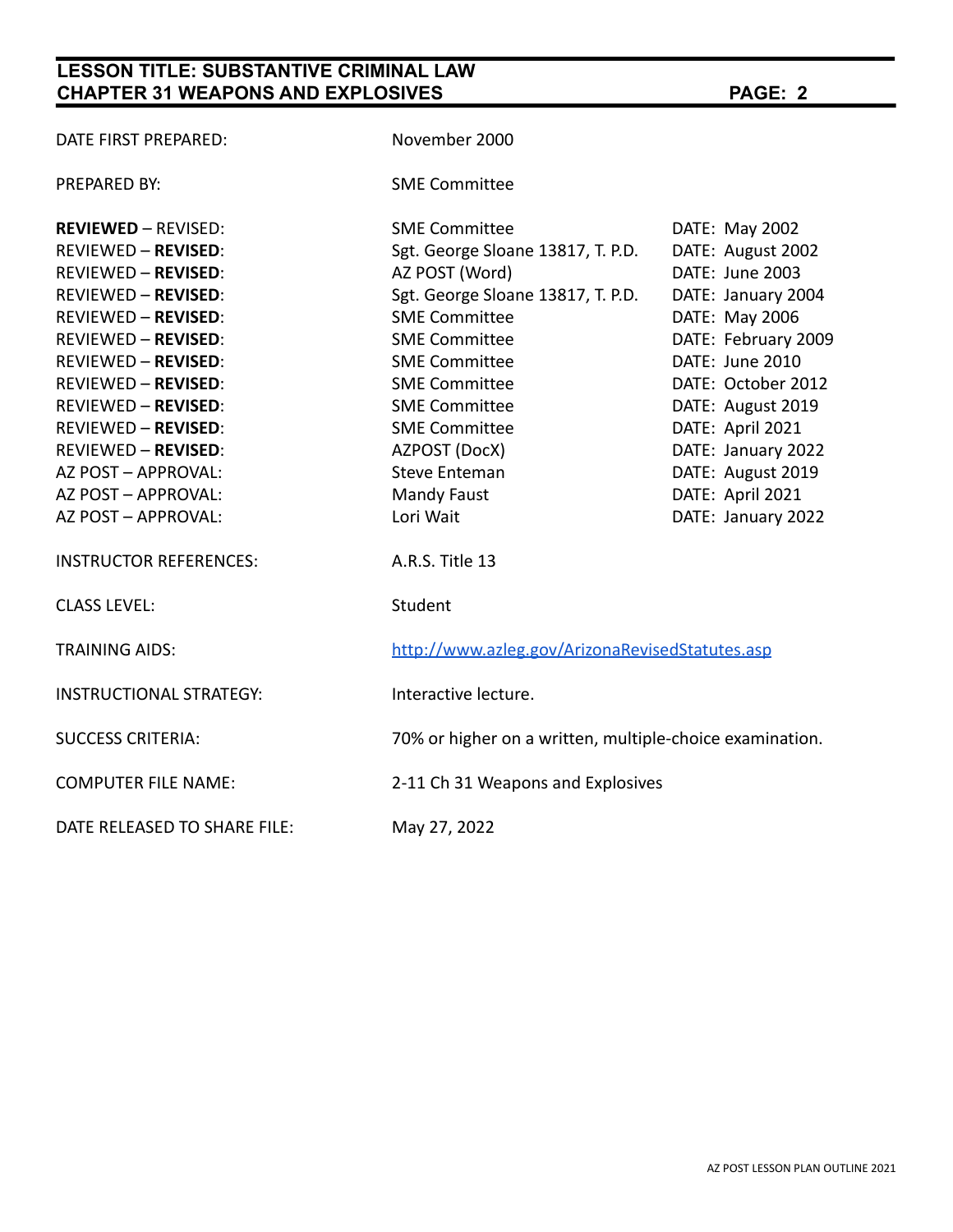## **I. INTRODUCTION**

- A. Instructor (self) introduction.
- B. Preview of performance objectives. *INSTRUCTOR NOTE: Use if taught as a "Stand alone" lesson plan.*

## **II. 13-3101 – DEFINITIONS**

- A. Deadly weapon means anything designed for lethal use. The term includes firearms.
- B. Deface means to remove, alter or destroy the manufacturer's serial number.
- C. Explosive means any dynamite, nitroglycerine, black powder or other similar explosive material including plastic explosives, but does not mean or include ammunition or ammunition components such as primers, percussion caps, smokeless powder, black powder and black powder substitutes used for hand loading purposes. (Keep this "hand loading" exception in mind when you read the next definition of "firearms.")
- D. Firearms means any loaded or unloaded pistol, revolver, rifle, shotgun or other weapon which will or is designed to or may readily be converted to expel a projectile by the action of an explosive, except that it does not include a firearm in permanently inoperable condition.
	- 1. **Note** that in this same definition in Chapter 1 the projectile was expelled by the action of expanding gas.
	- 2. In this chapter, the projectile is expelled by the action of an explosive. Keeping in mind that in the definition of an "explosive," that it did not include any component for hand loading purpose so at first glance it would appear that if you loaded your own ammo, your gun would not be considered a firearm under this definition.
	- 3. Although this sounds like a good argument, the courts have said "forget it" it is still a firearm even if you hand load your own bullets.
	- 4. For all practical purposes, and to make better sense out of the definitions, we will use the Chapter 1 definition for the term **firearm**.
- E. Improvised explosive device means a device that incorporates explosives or destructive, lethal, noxious, pyrotechnic or incendiary chemicals and that is designed to destroy, disfigure, terrify or harass.
- F. Occupied structure means any building, object, vehicle watercraft, aircraft or place with sides and a floor, separately securable from any other structure attached to it and used for lodging, business, transportation, recreation or storage in which one (1) or more human beings either is, or is likely to be, present or so near as to be in equivalent danger at the time the discharge of a firearm occurs.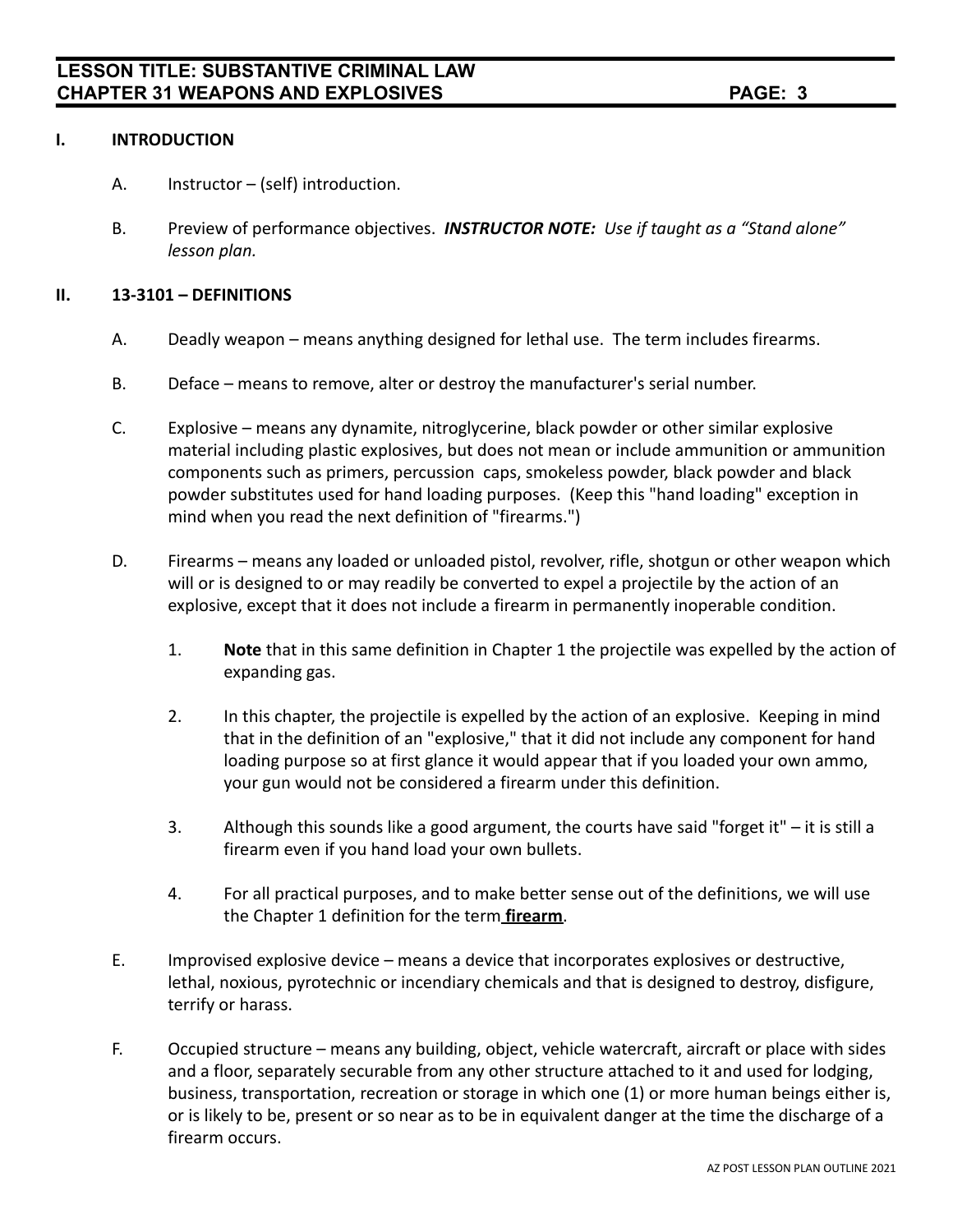- 1. This term includes any dwelling house whether occupied, unoccupied or vacant.
- G. Prohibited possessor means any person:
	- 1. Who has been found to constitute a danger to himself/herself or to others or to be persistently or acutely disable or gravely disable pursuant to court order under A.R.S. § 36-540 and whose right to possess a firearm has not been restored pursuant to A.R.S. § 13-925.
	- 2. Who has been convicted within, or outside of, this state of a felony or who had been adjudicated delinquent for a felony and whose civil rights to possess or carry have not been restored.
	- 3. Who is, at the time of possession, serving a term of imprisonment in any correctional or detention facility or a person who is on probation for a domestic violence offense, a felony, or under community supervision.
	- 4. Who is an undocumented alien or a nonimmigrant alien traveling with or without documentation in this state for business or pleasure or who is studying in this state and who maintains a foreign residence abroad. This subdivision does not apply to: *INSTRUCTOR NOTE: This section covers CO2 guns.*
		- a. Nonimmigrant aliens who possess a valid hunting license or permit that is lawfully issued by a state in the United States.
		- b. Nonimmigrant aliens who enter the United States to participate in a competitive target shooting event or to display firearms at a sports or hunting trade show that is sponsored by a national, state or local firearms trade organization devoted to the competitive use or other sporting use of firearms.
		- c. Certain diplomats.
		- d. Officials of foreign governments or distinguished foreign visitors who are designated by the United States Department of State.
		- e. Persons who have received a waiver from the United States Attorney General.

## H. "Prohibited weapon":

- 1. Includes the following:
	- a. An item that is a bomb, grenade, rocket having a propellant charge of more than four ounces or mine and that is explosive, incendiary or poison gas.
	- b. A device that is designed, made or adapted to muffle the report of a firearm.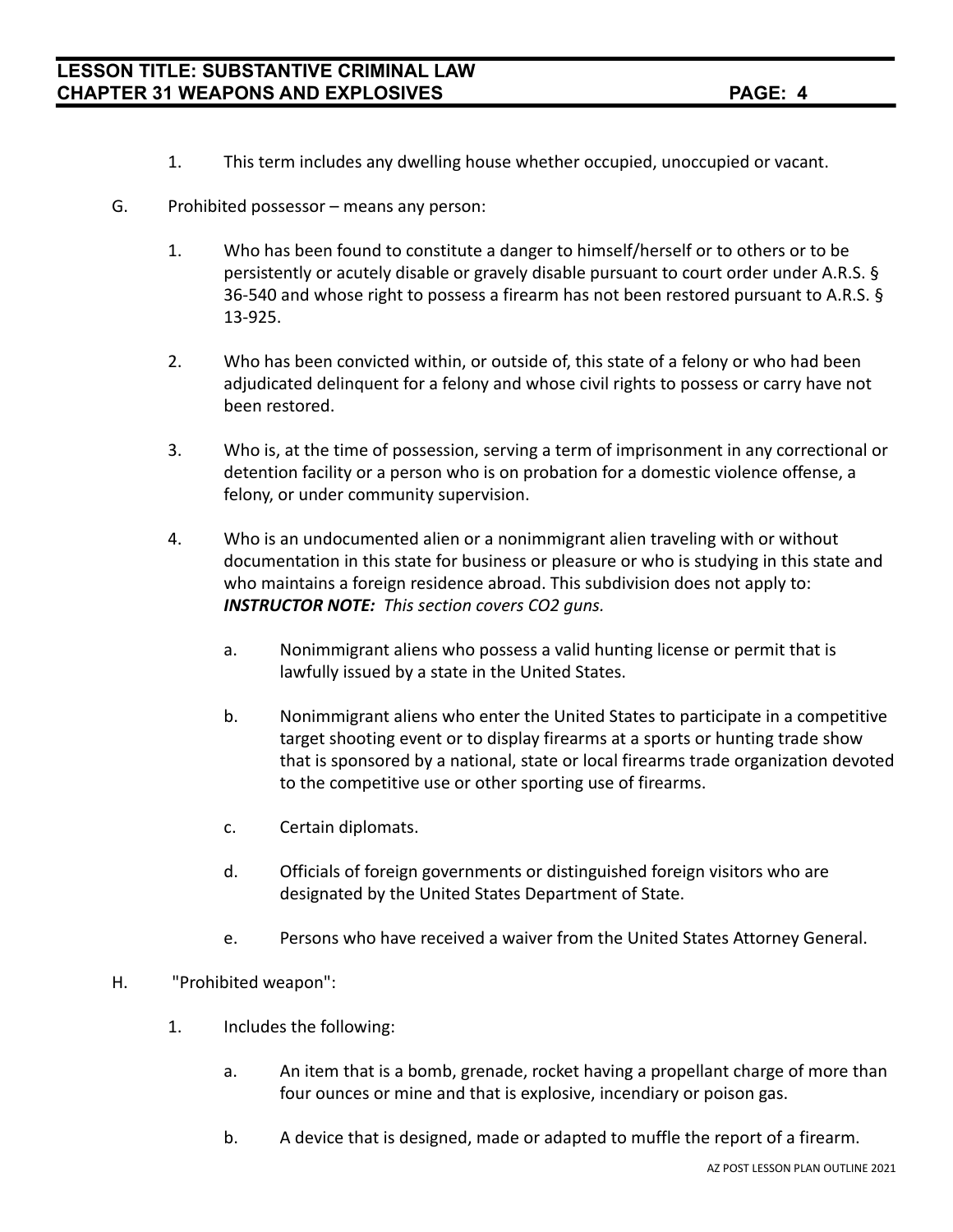- c. A firearm that is capable of shooting more than one shot automatically, without manual reloading, by a single function of the trigger.
- d. A rifle with a barrel length of less than sixteen inches, or shotgun with a barrel length of less than eighteen inches, or any firearm that is made from a rifle or shotgun and that, as modified, has an overall length of less than twenty-six inches.
- e. A breakable container that contains a flammable liquid with a flash point of one hundred fifty degrees Fahrenheit or less and that has a wick or similar device capable of being ignited.
- f. A chemical or combination of chemicals, compounds or materials, including dry ice, that is possessed or manufactured for the purpose of generating a gas to cause a mechanical failure, rupture or bursting or an explosion or detonation of the chemical or combination of chemicals, compounds or materials.
- g. An improvised explosive device.
- h. Any combination of parts or materials that is designed and intended for use in making or converting a device into an item set forth in item (i), (vi) or (viii) of this subdivision.
- 2. Does not include:
	- a. Any fireworks that are imported, distributed or used in compliance with state laws or local ordinances.
	- b. Any propellant, propellant actuated devices or propellant actuated industrial tools that are manufactured, imported or distributed for their intended purposes.
	- c. A device that is commercially manufactured primarily for illumination.
- I. "Trafficking" means to sell, transfer, distribute, dispense or otherwise dispose of a weapon or explosive to another person, or to buy, receive, possess or obtain control of a weapon or explosive, with the intent to sell, transfer, distribute, dispense or otherwise dispose of the weapon or explosive to another person.

## **III. 13-3102 – MISCONDUCT INVOLVING WEAPONS P. O. 2.11.31.2**

- A. A person commits misconduct involving weapons by knowingly:
	- 1. Carrying a deadly weapon, except a pocket knife, concealed on his/her person or within his immediate control in or on a means of transportation.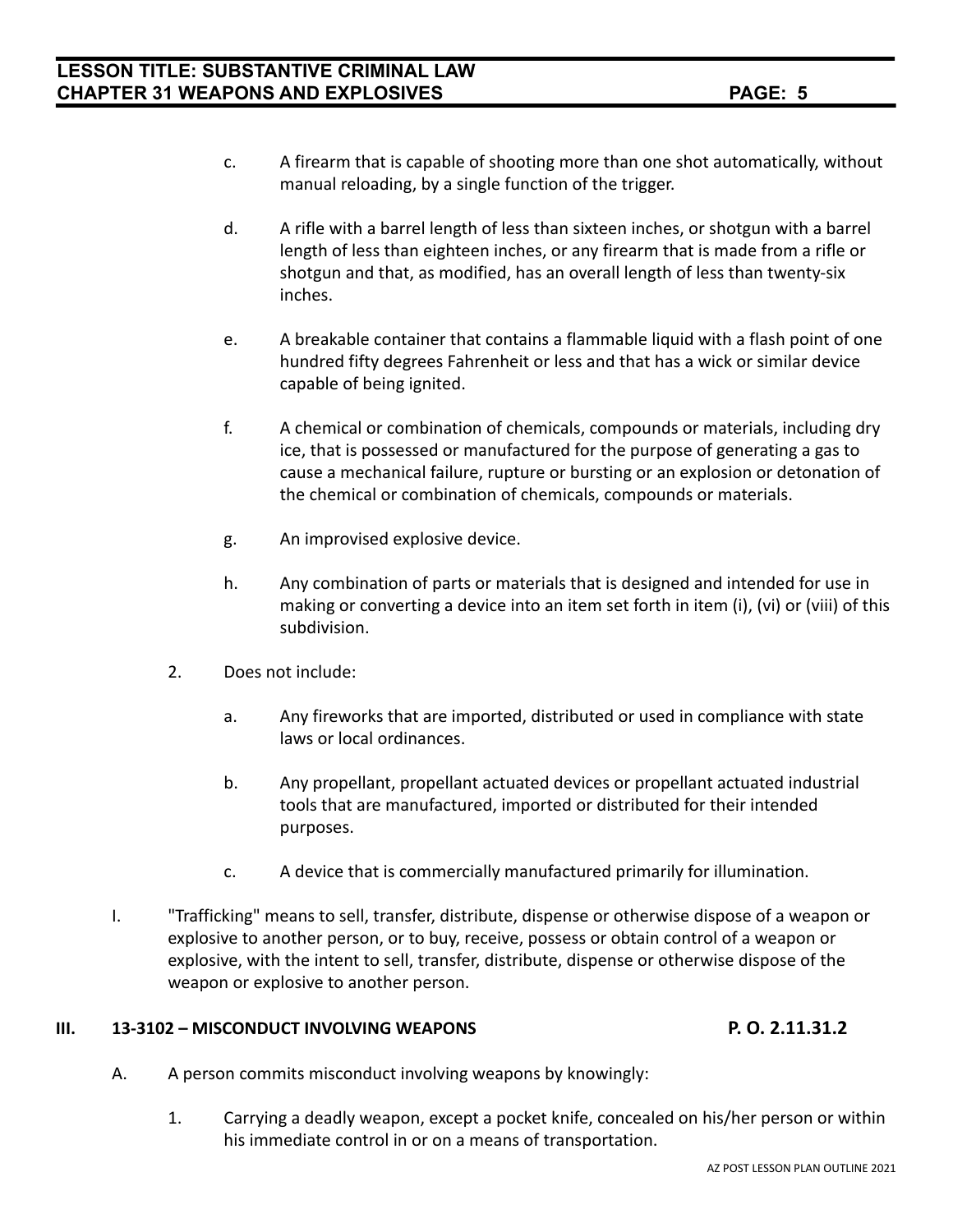- a. in the furtherance of a serious offense as defined in 13-706, a violent crime as defined in section 13-901.03, or any other felony offense; OR
- b. When contacted by a law enforcement officer and failing to accurately answer the officer if the officer asks whether the person is carrying a concealed deadly weapon.
	- i. "contacted by a law enforcement officer" means a lawful traffic or criminal investigation, arrest or detention or an investigatory stop by a law enforcement officer that is based on reasonable suspicion that an offense has been or is about to be committed. It does not include consensual contacts.
- 2. Carrying a deadly weapon, except a pocket knife, concealed on his person or concealed within his immediate control in, or on, a means of transportation if the person is under twenty one years of age. This subsection shall not apply to:
	- a. A person in his dwelling, on his business premises or on real property owned or leased by that person or that person's parent, grandparent or legal guardian.
	- b. A member of the sheriff's posse or reserves who has received and passed POST firearms training and authorized to carry by sheriff per ARS 11-441.
	- c. A firearm that is carried in:
		- i. A manner where any portion of the firearm or holster in which the firearm is carried is visible.
		- ii. A holster that is wholly or partially visible.
		- iii. A scabbard or case designed for carrying weapons that is wholly or partially visible.
		- iv. Luggage.
		- v. A case, holster, scabbard, pack or luggage that is carried within a means of transportation or within a storage compartment, map pocket, trunk or glove compartment of a means of transportation.
- 3. Manufacturing, processing, transporting, selling or transferring a prohibited weapon; except that if the violation involves dry ice, a person commits misconduct involving weapons by knowingly possessing the dry ice with the intent to cause injury to or death of another person or to cause damage to the property of another person; or
- 4. Possessing a deadly weapon if such person is a prohibited possessor; or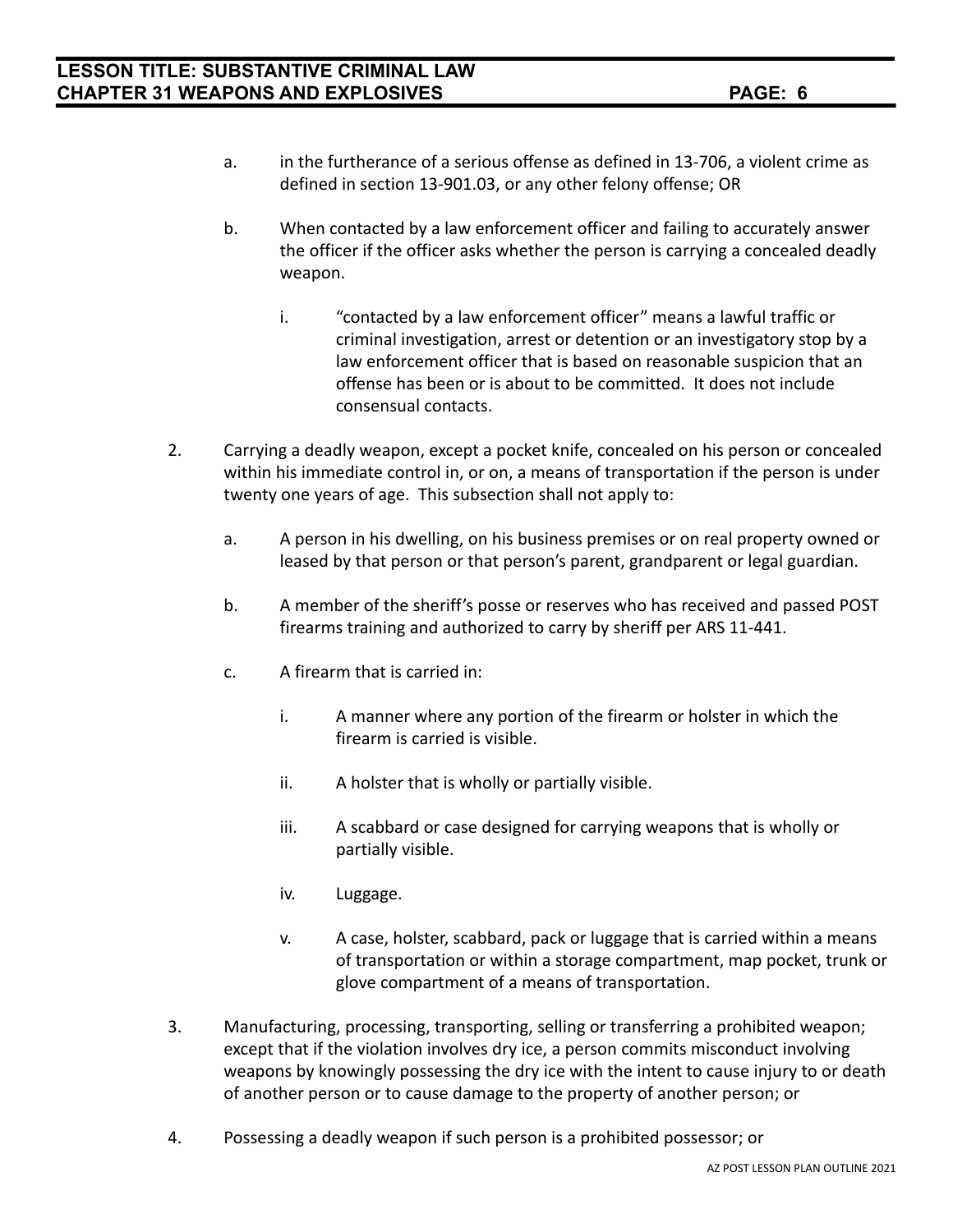- 5. Selling or transferring a deadly weapon to a prohibited possessor; or
- 6. Defacing a deadly weapon; or
- 7. Possessing a defaced deadly weapon knowing the deadly weapon was defaced; or
- 8. Using or possessing a deadly weapon during the commission of any felony offense included in Chapter 34 of this title; or
- 9. Discharging a firearm at an occupied structure in order to assist, promote or further the interests of a criminal syndicate or a racketeering enterprise; or
- 10. Unless authorized by law, entering any public establishment or attending any public event and carrying a deadly weapon on his/her person after a reasonable request by the operator of the establishment or the sponsor's agent to remove his/her weapon and place it in the custody of the operator of the establishment or the sponsor of the event; or
- 11. Unless authorized by law, entering an election polling place on the day of any election carrying a deadly weapon; or
- 12. Possessing a deadly weapon on school grounds.
- 13. To enter a commercial nuclear or hydroelectric generating station carrying a deadly weapon on his/her person or within his/her immediate control, unless specifically authorized by law, which includes subsection C.
- 14. Supplying, selling or giving possession or control of a firearm to another person if the person knows, or has reason to know, that the other person would use the firearm in the commission of a felony.
- 15. Using, possessing or exercising control over a deadly weapon in furtherance of any act of terrorism as defined in A.R.S. §13-2301 or possessing or exercising control over a deadly weapon knowing, or having reason to know, that it will be used to facilitate any act of terrorism as defined in A.R.S. §13-2301.
- 16. Trafficking in weapons or explosives for financial gain in order to assist, promote or further the interests of a criminal street gang, a criminal syndicate or a racketeering enterprise.
- B. If a law enforcement officer contacts a person who is in possession of a firearm, the law enforcement officer may take temporary custody of the firearm for the duration of that contact.
	- 1. "Contacted by a law enforcement officer" means a lawful traffic or criminal investigation, arrest or detention or an investigatory stop by a law enforcement officer that is based on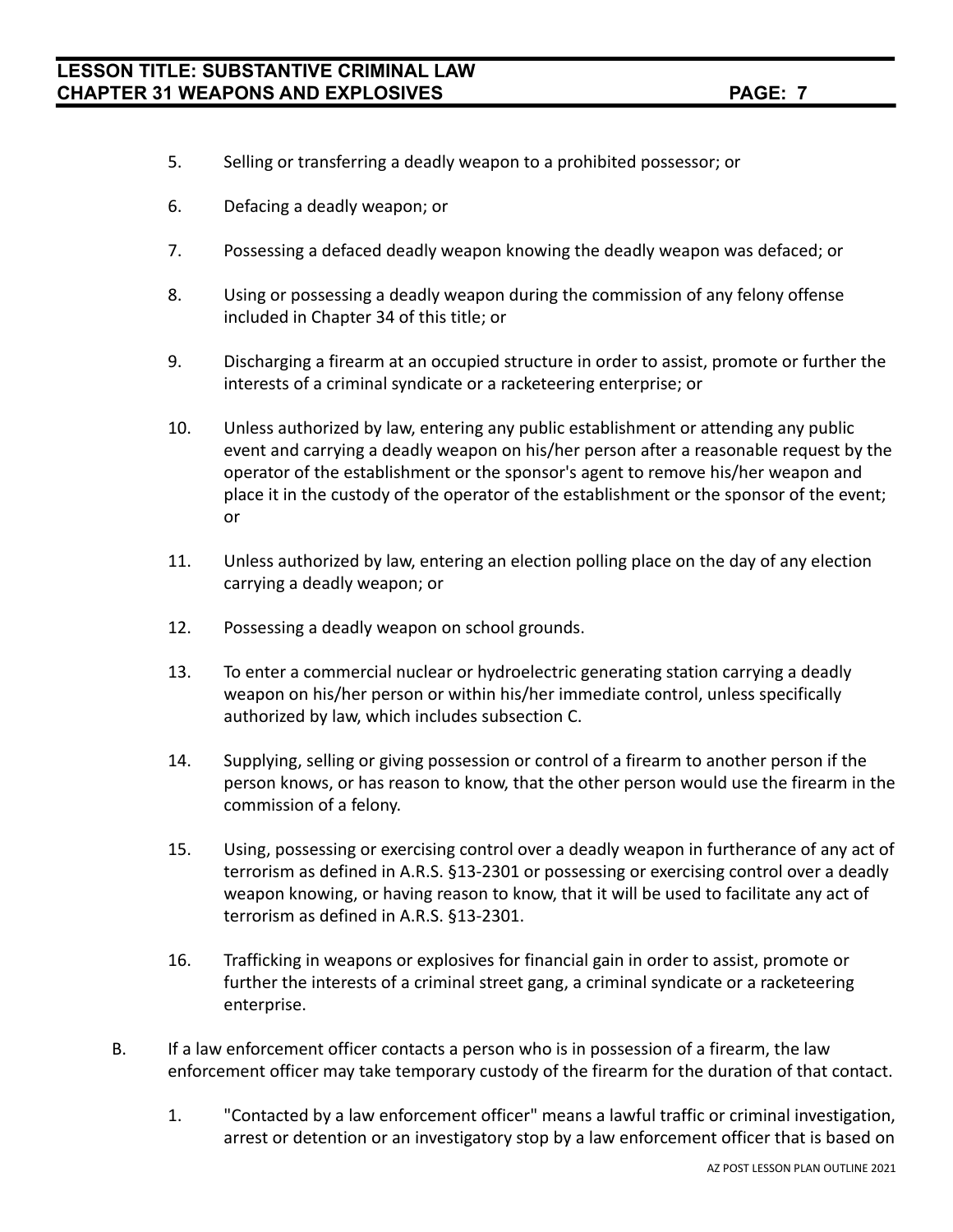reasonable suspicion that an offense has been or is about to be committed. It does not include consensual encounters.

- C. Subsection A, paragraphs 2, 3, 7, 10, 11, 12 and 13 do not apply to:
	- 1. A peace officer or any person summoned by any peace officer to assist and while actually assisting in the performance of official duties.
		- a. NOTE: The phrase "in the performance of official duties" applies to both the person summoned by the officer AS WELL as the officer.
	- 2. A member of the military forces of the U.S. or of any state of the U.S. in the performance of official duties.
	- 3. A warden, deputy warden or correctional officer of the state Department of Corrections.
	- 4. Person specifically licensed, authorized or permitted pursuant to a statute of this state or of the United States.
- D. Subjection A, paragraphs 3 and 7, of this section do not apply to:
	- 1. The possession, transportation, selling or transferring of weapons by a museum as part of its collection or an educational institution for educational purposes or by an authorized employee of such museum or institution, if:
		- a. Such museum or institution is operated by the United States or a political subdivision of this state or an organization described as a recipient of a charitable contribution; and
		- b. Reasonable precautions are taken with respect to theft or misuse of such material.
	- 2. The regular and lawful transporting as merchandise; or
	- 3. Acquisition by a person by operation of law such as by gift, devise or descent or in a fiduciary capacity as a recipient of the property or former property of an insolvent, incapacitated or deceased person.
- E. Subsection A, paragraph 3, of this section shall not apply to the merchandise of an authorized manufacturer or dealer in prohibited weapons when such material is intended to be manufactured, possessed, transported, sold (or transferred solely for) to a dealer or a regularly constituted or appointed state, county or municipal police department or police officer, a detention facility, the military service of this or another state or the United States, a museum or educational institution or a person specifically licensed or permitted pursuant to federal or state law.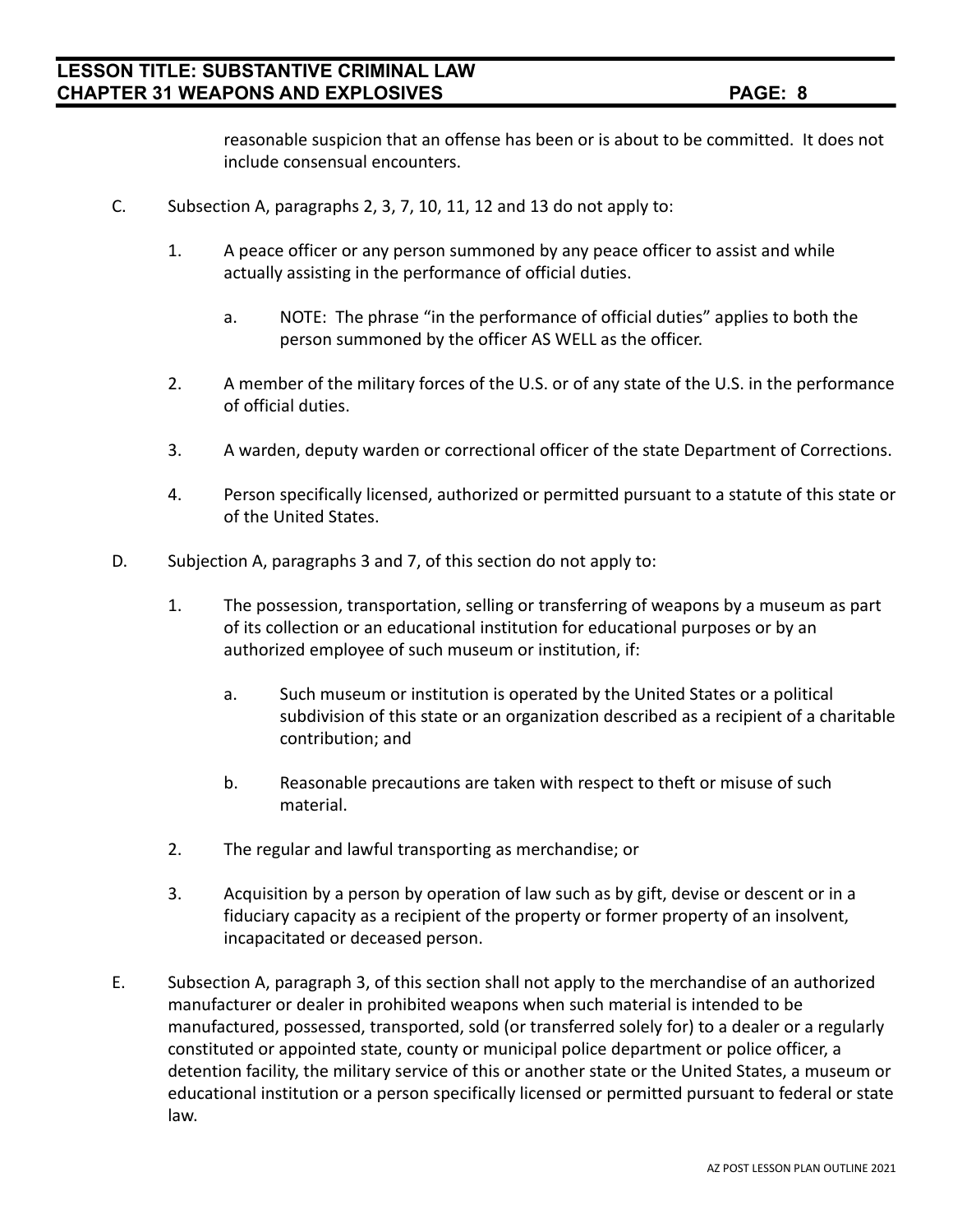- 
- 1. Misconduct involving weapons under subsection A, paragraph15, is a felony; Misconduct involving weapons under subsection A, paragraph 9 or 14 is a felony; Misconduct under subsection A, paragraphs 3, 4, 8, or 13 is a felony.
- 2. Paragraph 12 is a misdemeanor unless the violation occurs in connection with conduct which violates the provisions of A.R.S. §§13-2308(A)(5), 13-2312(C), 13-3409 or 13-3411, in which case it is a felony.
- 3. Paragraphs 5, 6 and 7 are felonies and paragraphs 1, 2, 10, 11 and 13, are felonies. Paragraph 1(b), 10 or 11 is a misdemeanor. Paragraph 2 is a misdemeanor.

## **IV. 13-3103 – MISCONDUCT INVOLVING EXPLOSIVES P. O. 2.11.31.2**

- A. A person commits this crime by knowingly:
	- 1. Keeping or storing a greater quantity than 50 pounds of explosives in or upon any building or premises within a distance of one-half (½) mile of the exterior limits of a city or town, except in vessels, railroad cars or vehicles receiving and keeping them in the course of, and for the purpose of, transportation; or
	- 2. Keeping or storing percussion caps or any blasting powder within 200 feet of a building or premises where explosives are kept or stored; or
	- 3. Selling, transporting or possessing explosives without having plainly marked, in a conspicuous place on the box or package containing the explosive, its name, explosive character and date of manufacture.
	- 4. This section shall not apply to any person who legally keeps, stores or transports explosives, percussion caps or blasting powder as a part of his/ her business.
- B. This is a misdemeanor.

## **V. 13-3104 – DEPOSITING EXPLOSIVES P. O. 2.11.31.2**

- A. A person commits this crime if with the intent to physically endanger, injure, intimidate or terrify any person, such person knowingly deposits any explosive on, in or near any vehicle, building or place where persons inhabit, frequent or assemble.
- B. This is a felony.

## **VI. 13-3107 – UNLAWFUL DISCHARGE OF FIREARMS P. O. 2.11.31.1A**

- A. Discharge of a firearm within or into the limits of any municipality is a felony except:
	- 1. As allowed under Chapter 4 of Title 13.

## AZ POST LESSON PLAN OUTLINE 2021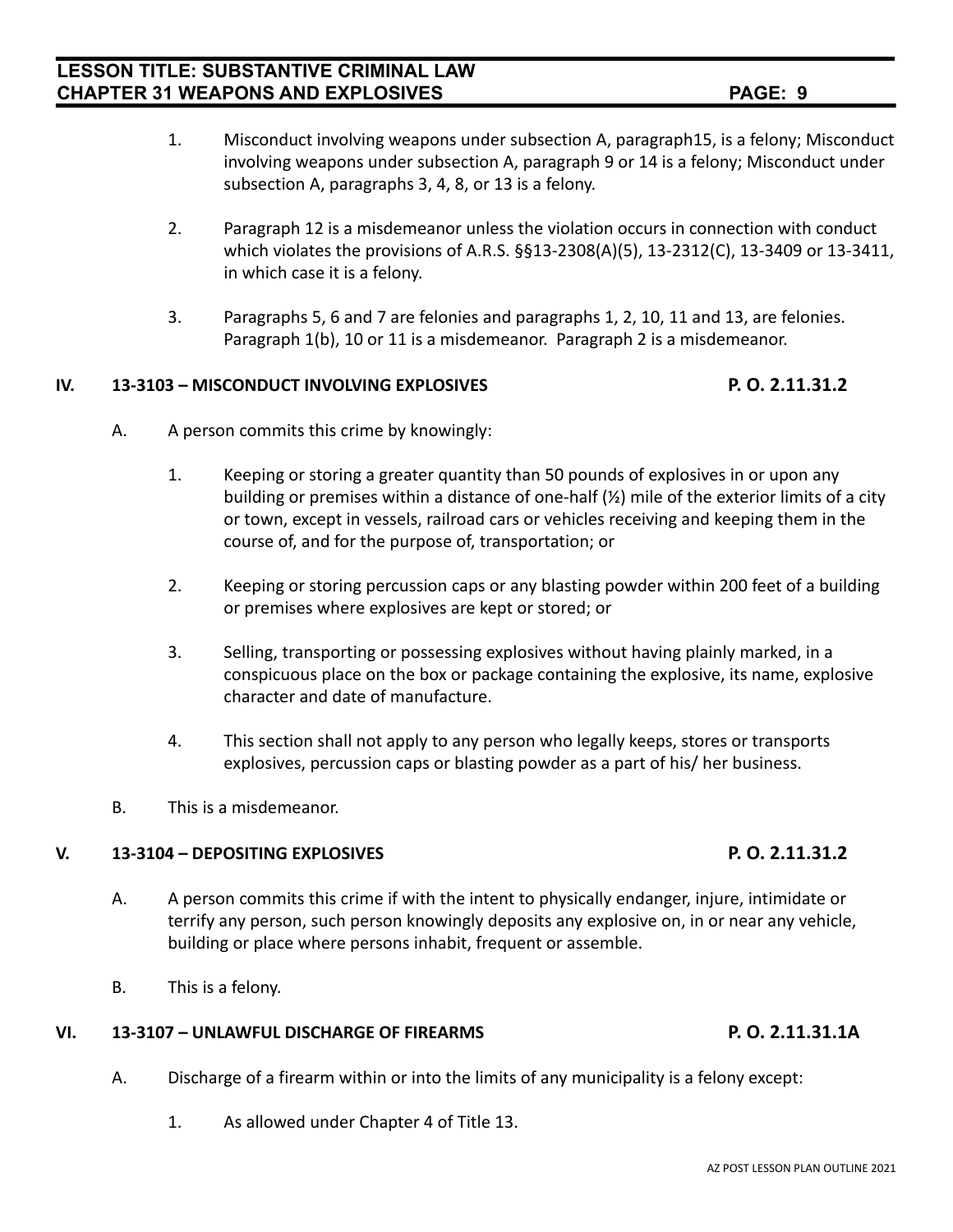- 2. On a properly supervised range.
- 3. In an area recommended as a hunting area by Arizona Game and Fish (AG&F).
- 4. For the control of nuisance wildlife by permit from AG&F.
- 5. By special permit from the chief of police of the municipality.
- 6. As required by animal control officers.
- 7. Using blanks.
- 8. More than one mile from any occupied structure as defined in section 13-3101.

## **VII. 13-3109 – SALE OR GIFT OF FIREARM TO A MINOR P. O. 2.11.31.1B**

- A. A person who sells or gives to a minor (without written consent of the minor's parent or legal guardian) a firearm, ammunition or toy pistol by which dangerous and explosive substances may be discharged, is guilty of a felony.
- B. Exempts temporary transfer of firearms and ammunition by firearms safety instructors, hunter safety instructors or competition coaches or their assistants if the minor's parent or guardian has given consent for the minor to participate in the safety courses, competition or training.
- C. Exempt also are adults who temporarily transfer firearms or ammunition to minors they are accompanying while engaged in hunting or formal or informal target shooting, if consent is given by the minor's parent or guardian for these activities.

## **VIII. 13-3110 – MISCONDUCT INVOLVING SIMULATED EXPLOSIVE DEVICES P. O. 2.11.31.1C**

- A. A person commits this crime by intentionally giving or sending to another person or placing in a private or public place a simulated explosive device with the intent to terrify, intimidate, threaten or harass.
- B. The placing or sending of a simulated explosive device without written notice attached to the device in a conspicuous place that the device has been rendered inert and is possessed for the purpose of curio, relic collection, display or other similar purpose, is prima facie evidence of intent to terrify, intimidate, threaten or harass.
- C. The term "simulated explosive device" means a simulation of a prohibited weapon which a reasonable person would believe is such a prohibited weapon.
- D. This is a felony.

## **IX. 13-3111 – MINORS PROHIBITED FROM CARRYING OR POSSESSING FIREARMS**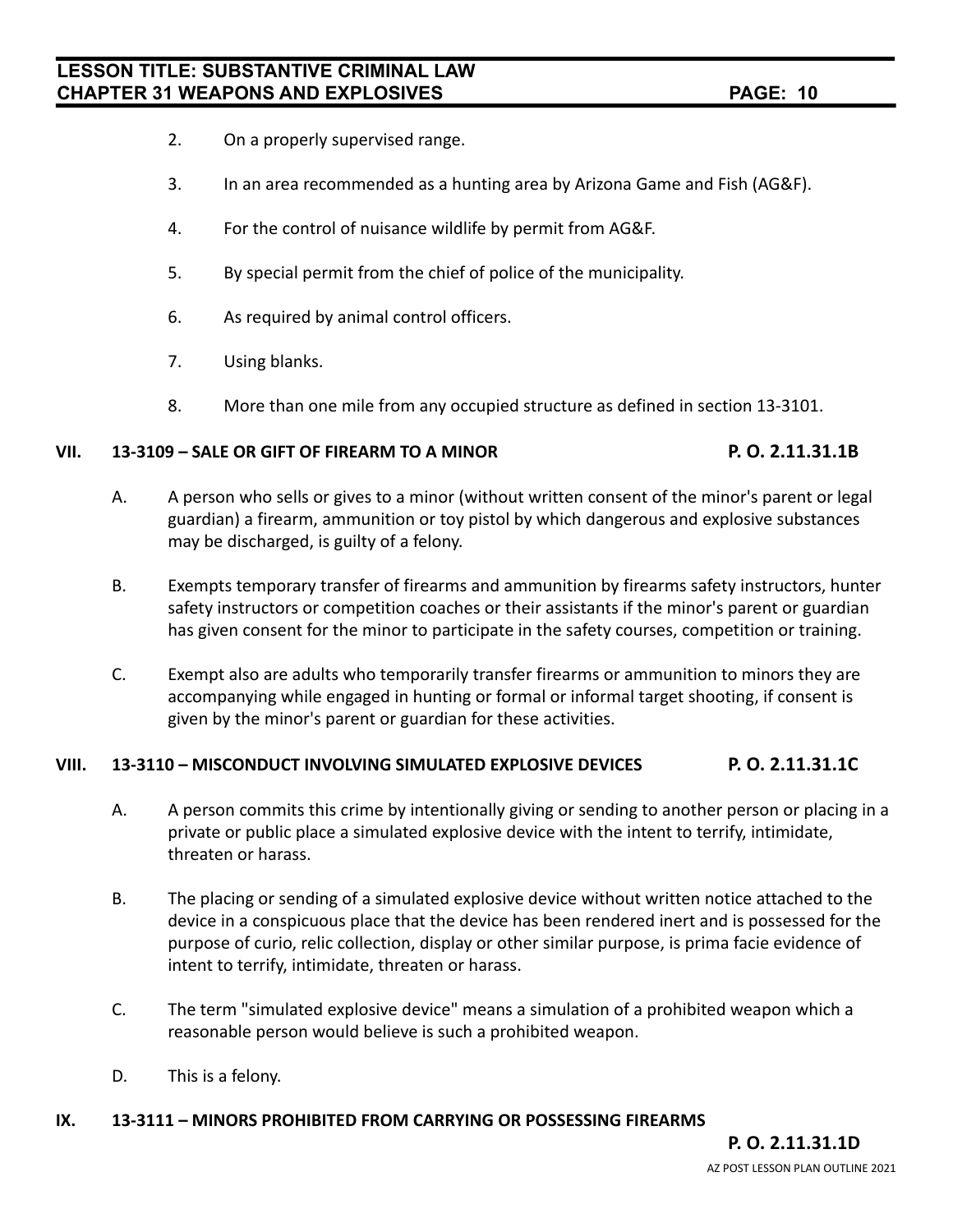## **LESSON TITLE: SUBSTANTIVE CRIMINAL LAW CHAPTER 31 WEAPONS AND EXPLOSIVES PAGE: 11**

- A. Except as provided in subsection B, an unemancipated person who is under 18 years of age and who is unaccompanied by a parent, grandparent or guardian, or a certified hunter safety instructor or certified firearms safety instructor acting with the consent of the unemancipated person's parent or guardian shall not knowingly carry or possess on his/her person, within his/her immediate control or in or on a means of transportation a firearm in any place that is open to the public, on any street or highway or on any private property except private property owned or leased by the minor or the minor's parent, grandparent or guardian.
- B. This is a felony.
- C. This section does not apply to a person who is 14, 15, 16 or 17 years of age and is any of the following:
	- 1. Engaged in lawful hunting or shooting events or marksmanship practice at established ranges or other areas where the discharge of firearms is not prohibited.
	- 2. Engaged in lawful transportation of an unloaded firearm for the purpose of lawful hunting.
	- 3. Engaged in lawful transportation of an unloaded firearm between the hours of 5:00 a.m. and 10:00 p.m. for the purpose of shooting events or marksmanship practice at established ranges or other areas where the discharge of a firearm is not prohibited.
- D. This subsection gives peace officers the authority to seize any firearm possessed in violation of subsection A when no exemption applies under subsection B.

## **X. 13-3112 – PERMIT TO CARRY A CONCEALED WEAPON P. O. 2.11.31.1E**

- 
- A. The Department of Public Safety (DPS) shall issue a permit to carry a concealed weapon to a person who is qualified under this section.
- B. As per Article 4-229 and 4-244, the person shall carry the permit at all times when the person is in actual possession of the concealed weapon and shall present the permit for inspection to any law enforcement officer on request.
- C. If a permittee is arrested or indicted for any offense that would make that person a prohibited possessor, the permit shall be suspended immediately and the permit seized.
- D. If the charges are later dismissed or if the person is found not guilty of the charges, the permit shall be restored.
- E. There is a civil penalty of up to \$300 and permit suspension by DPS for a person who fails to present a permit when requested by an officer. Person can avoid these penalties by presenting a valid permit to the court. *INSTRUCTOR NOTE: No arrest authorized.*
- F. Permittees must meet the following conditions: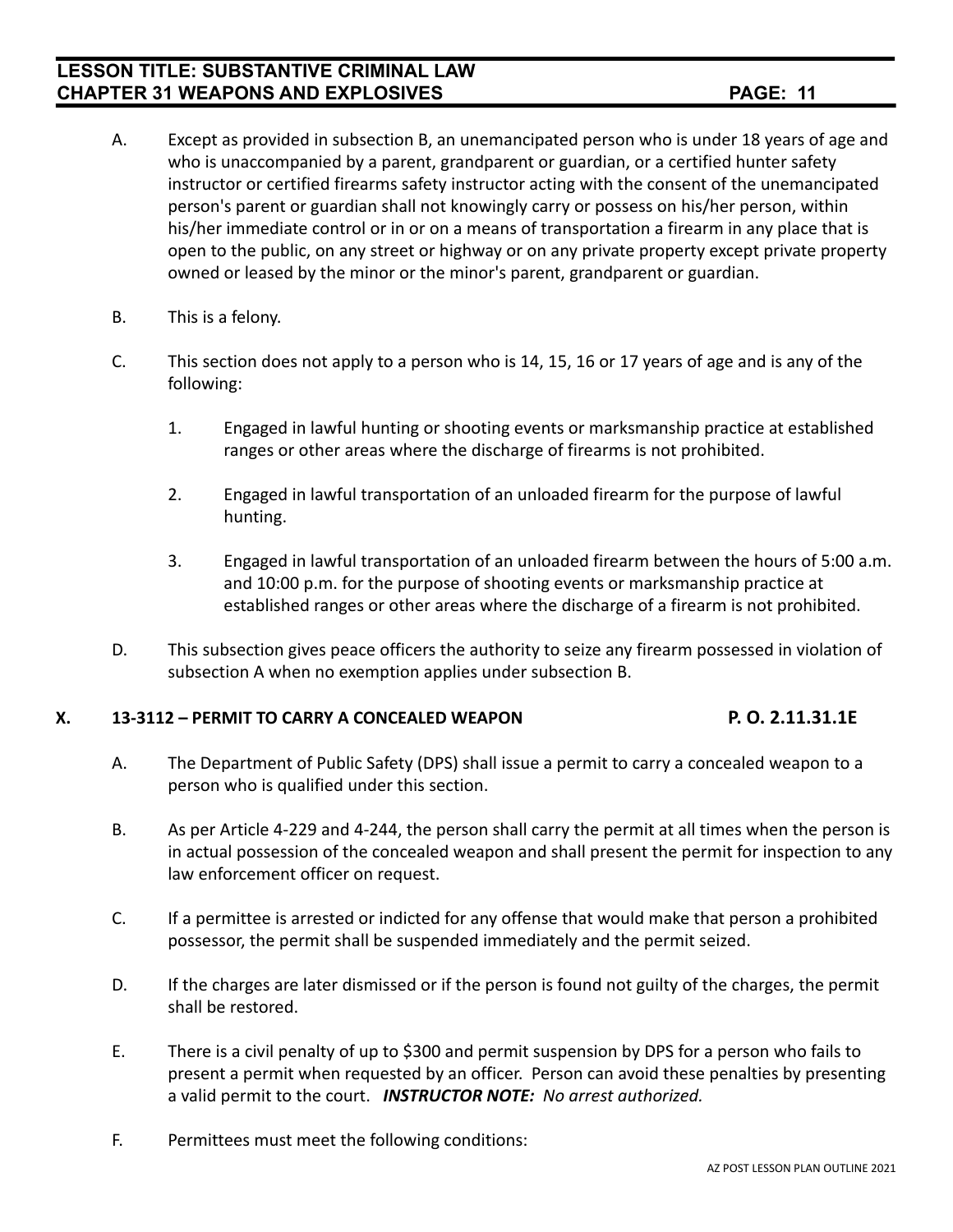- 1. Must be a resident of this state or a United States citizen.
- 2. Must be at least 21 years of age.
- 3. Is not under indictment for and has not been convicted in any jurisdiction of a felony unless that conviction has been expunged, set aside or vacated or the applicant's rights have been restored and the applicant is currently not a prohibited possessor under state or federal law.
- 4. Does not suffer from mental illness and has not been found to be mentally incompetent.
- 5. Is not unlawfully in the United States.
- 6. Has ever satisfactorily completed a firearms safety training program and shows competence with a firearm. There are numerous ways to accomplish this under the statutes.
- G. The permittee does not have to specify the type of firearm for which a permit is sought this is important because it specifically states firearm – not just any weapon.
- H. The DPS conducts a check of the applicant's criminal history.
- I. The DPS completes all required checks within 60 days after receipt of the application and shall issue a permit within 15 working days after the permittee meets all of the qualifications.
- J. The permit is good for not more than five (5) years.
- K. The DPS maintains a computerized permit record system.
- L. Before a permit is renewed, a criminal history check is made within 60 days after receipt of the renewal request.
- M. For the purpose of the first permit renewal only, the permit holder is required to submit additional fingerprints.
- N. For the purpose of the second or subsequent permit renewal the permit holder is not required to submit additional fingerprints.
- O. Applications for renewal must be accompanied by a fee and a certificate of completion of a two (2) hour firearms safety refresher course.
- P. This statute permits out-of-state residents to carry concealed weapons while in Arizona without obtaining an Arizona concealed weapons permit if both of the following apply:
	- 1. The permit or license is recognized as valid in the issuing state.